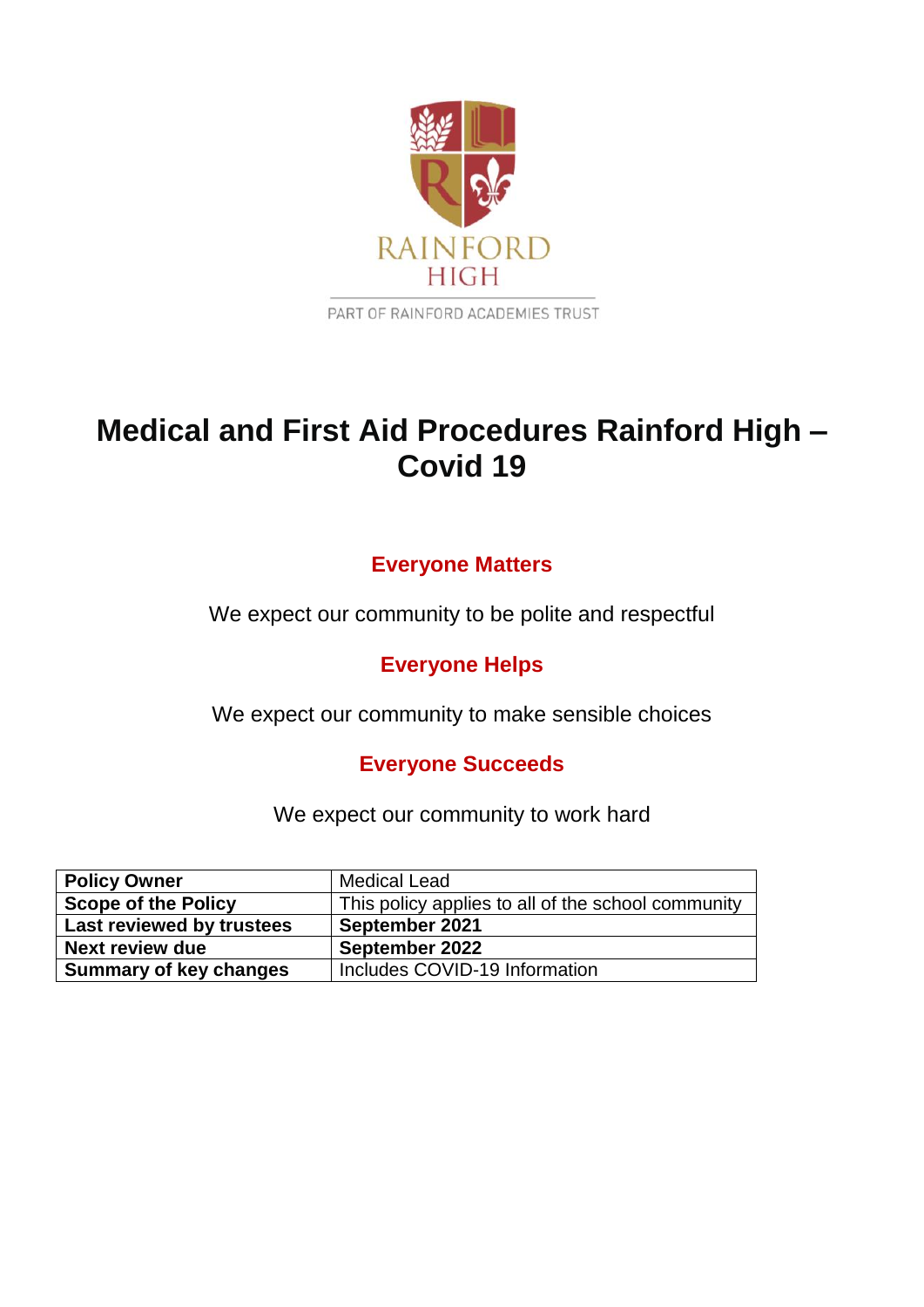# Medical and First Aid Procedures Rainford High – Covid 19

### **Unwell students / Symptoms of Covid 19**

Staff should assess the situation to see whether they need to be sent to Pastoral staff to be sent home.

### The main symptoms of coronavirus are:

-high temperature – this means you feel hot to touch on your chest or back

Staff must check this using the digital thermometers available on site to confirm. Anything above 37.8 degrees is classes as a fever and students should be sent home and referred for testing.

- new, continuous cough – this means coughing a lot for more than an hour, or 3 or more coughing episodes in 24 hours (if you usually have a cough, it may be worse than usual) loss or change to your sense of smell or taste – this means you've noticed you cannot smell or taste anything, or things smell or taste different to normal

Most people with coronavirus have at least one of these symptoms.

If a student needs to be collected by a parent, they must be escorted to the waiting area in Reception by a staff member using social distancing. In the event a student needs observing whilst waiting in Reception to leave site, the First Aider attending to the student must remain with them until they are collected.

In the event that a student displays symptom of Coronavirus, they must be instead isolate alone (staff member to remain outside the door) in The Medical Room until they are collected. In the event that the Medical Room is unavailable due to necessary medical procedures etc., students must instead isolate in the foyer area.

This must all be logged on SIMs in line with standard practise and email notification sent to [SENCO@rainford.org.uk](mailto:SENCO@rainford.org.uk) along with [a.marsh@rainford.org.uk](mailto:a.marsh@rainford.org.uk) and the Year Team of the students must be copied in too and attendence.

The sign to notify that someone is isolating must be displayed on the door and not removed until a deep clean has taken place by FM. Staff must inform FM Site Staff immediately as the area that the child has been seated in will need cleaning thoroughly as well as The Medical Room once they have been collected. Deep cleaning also takes place across the site at the end of each day. Should a student be sent home with symptoms of Coronavirus, Pastoral staff must communicate that they should refer for Covid testing and should not return to site until a negative result has been obtained.

**They must also inform school should they receive a positive result.**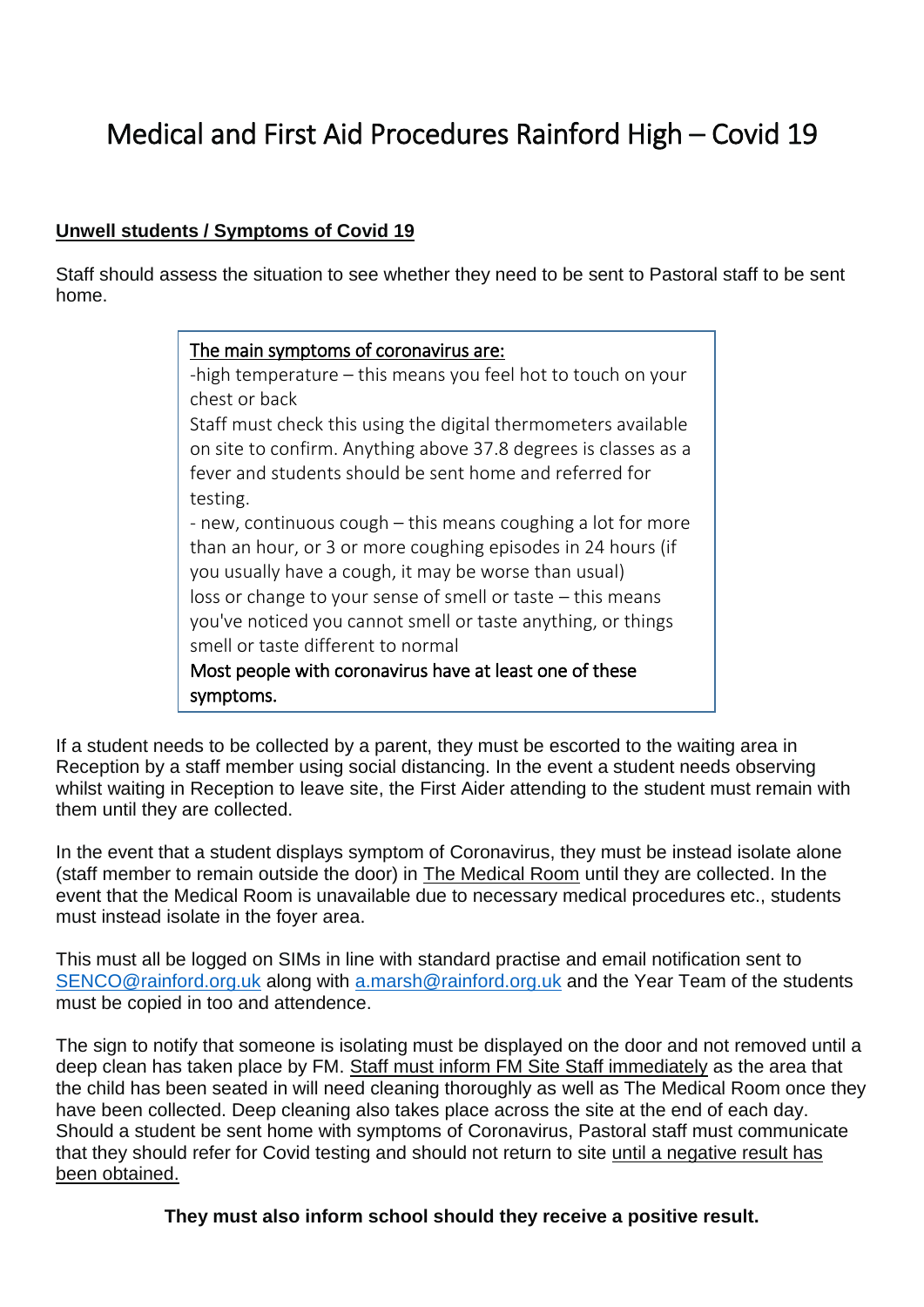#### **We will also liaise with St Helens Authority and Public Health for advice around isolating individuals and groups.**

#### **General First Aid**

We will continue to administer First Aid as best we can whilst maintaining social distancing guidelines where possible. A distance of at least 2 metres (6 feet). Promote independence where possible e.g. students can wash their own wounds, put on their own plaster is able to do so. Please use professional judgement here.

If distancing is not possible, refer to this:

# **Management of risk when** planning work: The right priorities



Checklist from Seven steps  $>$  Step 3  $>$  Further tools  $>$ 

Risks should be reduced to the lowest reasonably practicable level by taking preventative measures, in order of priority. The table below sets out an ideal order to follow when planning to reduce risk from construction activities. Consider the headings in the order shown, do not simply jump to the easiest control measure to implement.

| 1) Elimination                                  | Redesign the job or substitute a substance so that the hazard is removed<br>or eliminated. For example, dutyholders must avoid working at height where<br>they can.                                                                                                                                                                                                                                                                                                                                                                 |
|-------------------------------------------------|-------------------------------------------------------------------------------------------------------------------------------------------------------------------------------------------------------------------------------------------------------------------------------------------------------------------------------------------------------------------------------------------------------------------------------------------------------------------------------------------------------------------------------------|
| 2) Substitution                                 | Replace the material or process with a less hazardous one. For example,<br>use a small MEWP to access work at height instead of step ladders. Care<br>should be taken to ensure the alternative is safer than the original.                                                                                                                                                                                                                                                                                                         |
| 3) Engineering controls                         | Use work equipment or other measures to prevent falls where you cannot<br>avoid working at height. Install or use additional machinery such as local<br>exhaust ventilation to control risks from dust or fume. Separate the hazard<br>from operators by methods such as enclosing or guarding dangerous items<br>of machinery/equipment. Give priority to measures which protect<br>collectively over individual measures.                                                                                                         |
| 4) Administrative controls                      | These are all about identifying and implementing the procedures you need<br>to work safely. For example: reducing the time workers are exposed to<br>hazards (eq by job rotation); prohibiting use of mobile phones in hazardous<br>areas; increasing safety signage, and performing risk assessments.                                                                                                                                                                                                                              |
| 5) Personal protective<br>clothes and equipment | Only after all the previous measures have been tried and found ineffective in<br>controlling risks to a reasonably practicable level, must personal protective<br>equipment (PPE) be used. For example, where you cannot eliminate the<br>risk of a fall, use work equipment or other measures to minimise the<br>distance and consequences of a fall (should one occur). If chosen, PPE<br>should be selected and fitted by the person who uses it. Workers must be<br>trained in the function and limitation of each item of PPE. |

It is not necessary to implement every measure. For example, in the case of a fully boarded and guarded scaffold, workers would not be expected to wear personal fall-arrest equipment.

All incidents requiring First Aid are to be dealt with in the Medical Room where possible.

All First Aiders will be allocated with personal PPE packs which should only be opened when needed to avoid contamination and disposed of after once use. These will be distributed to staff trays in the front office ready for staff to collect at the beginning of their allocated day and returned to trays again at the end of each day.